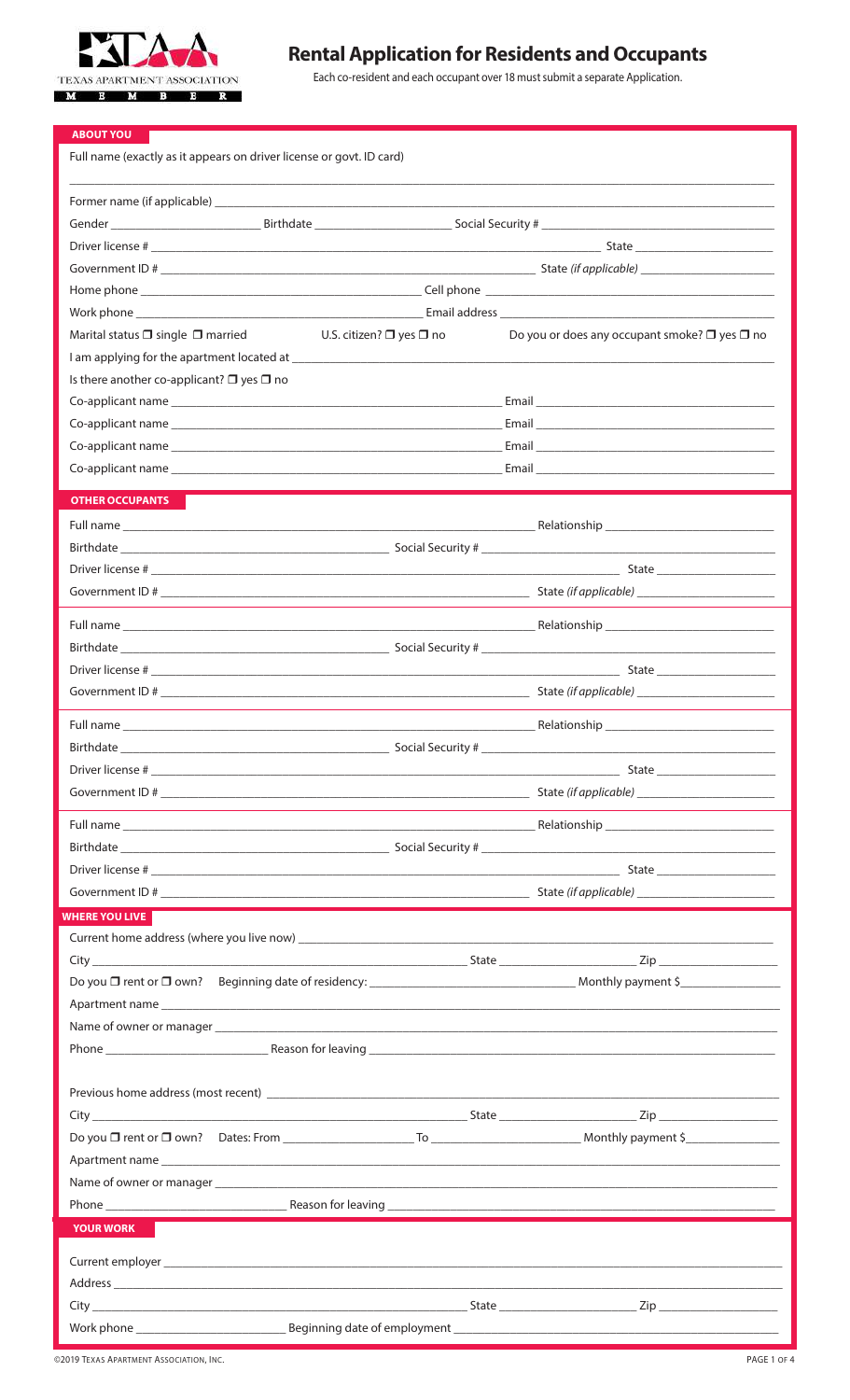|                                                                     | Supervisor Phone Phone Phone Phone Phone Phone Phone Phone Phone Phone Phone Phone Phone Phone Phone Phone Phone Phone Phone Phone Phone Phone Phone Phone Phone Phone Phone Phone Phone Phone Phone Phone Phone Phone Phone P                                                                   |       |  |
|---------------------------------------------------------------------|--------------------------------------------------------------------------------------------------------------------------------------------------------------------------------------------------------------------------------------------------------------------------------------------------|-------|--|
|                                                                     |                                                                                                                                                                                                                                                                                                  |       |  |
|                                                                     |                                                                                                                                                                                                                                                                                                  |       |  |
|                                                                     |                                                                                                                                                                                                                                                                                                  |       |  |
|                                                                     |                                                                                                                                                                                                                                                                                                  |       |  |
|                                                                     |                                                                                                                                                                                                                                                                                                  |       |  |
|                                                                     |                                                                                                                                                                                                                                                                                                  |       |  |
|                                                                     |                                                                                                                                                                                                                                                                                                  |       |  |
| <b>ADDITIONAL INCOME</b>                                            |                                                                                                                                                                                                                                                                                                  |       |  |
| (Income must be verified to be considered.)                         |                                                                                                                                                                                                                                                                                                  |       |  |
|                                                                     |                                                                                                                                                                                                                                                                                                  |       |  |
|                                                                     |                                                                                                                                                                                                                                                                                                  |       |  |
|                                                                     |                                                                                                                                                                                                                                                                                                  |       |  |
| <b>CREDIT HISTORY</b>                                               |                                                                                                                                                                                                                                                                                                  |       |  |
|                                                                     |                                                                                                                                                                                                                                                                                                  |       |  |
|                                                                     |                                                                                                                                                                                                                                                                                                  |       |  |
|                                                                     |                                                                                                                                                                                                                                                                                                  |       |  |
| <b>RENTAL AND CRIMINAL HISTORY</b>                                  |                                                                                                                                                                                                                                                                                                  |       |  |
| Check only if applicable.                                           |                                                                                                                                                                                                                                                                                                  |       |  |
| Have you or any occupant listed in this Application ever:           |                                                                                                                                                                                                                                                                                                  |       |  |
| $\Box$ been evicted or asked to move out?                           |                                                                                                                                                                                                                                                                                                  |       |  |
|                                                                     | $\Box$ moved out of a dwelling before the end of the lease term without the owner's consent?                                                                                                                                                                                                     |       |  |
| $\Box$ declared bankruptcy?                                         |                                                                                                                                                                                                                                                                                                  |       |  |
| $\Box$ been sued for rent?<br>$\Box$ been sued for property damage? |                                                                                                                                                                                                                                                                                                  |       |  |
|                                                                     | $\Box$ been convicted or received probation (other than deferred adjudication) for a felony, sex crime, or any crime against persons or property?                                                                                                                                                |       |  |
|                                                                     |                                                                                                                                                                                                                                                                                                  |       |  |
|                                                                     | Please indicate below the year, location, and type of each felony, sex crime, or any crime against persons or property for which you were convicted or received probation. We may need to discuss more facts before making a d                                                                   |       |  |
|                                                                     |                                                                                                                                                                                                                                                                                                  |       |  |
|                                                                     |                                                                                                                                                                                                                                                                                                  |       |  |
|                                                                     |                                                                                                                                                                                                                                                                                                  |       |  |
| <b>HOW DID YOU FIND US?</b>                                         |                                                                                                                                                                                                                                                                                                  |       |  |
|                                                                     |                                                                                                                                                                                                                                                                                                  |       |  |
|                                                                     |                                                                                                                                                                                                                                                                                                  |       |  |
|                                                                     |                                                                                                                                                                                                                                                                                                  |       |  |
|                                                                     |                                                                                                                                                                                                                                                                                                  |       |  |
|                                                                     |                                                                                                                                                                                                                                                                                                  |       |  |
| <b>EMERGENCY CONTACT</b>                                            | Emergency contact person over 18 who will not be living with you:                                                                                                                                                                                                                                |       |  |
|                                                                     |                                                                                                                                                                                                                                                                                                  |       |  |
|                                                                     |                                                                                                                                                                                                                                                                                                  |       |  |
|                                                                     |                                                                                                                                                                                                                                                                                                  |       |  |
|                                                                     |                                                                                                                                                                                                                                                                                                  |       |  |
|                                                                     |                                                                                                                                                                                                                                                                                                  |       |  |
|                                                                     |                                                                                                                                                                                                                                                                                                  |       |  |
|                                                                     | If you die or are seriously ill, missing, or incarcerated according to an affidavit of (check one or more) $\Box$ the above person, $\Box$ your spouse,                                                                                                                                          |       |  |
|                                                                     | or $\Box$ your parent or child, we may allow such person(s) to enter your dwelling to remove all contents, as well as your property in the mail-<br>box, storerooms, and common areas. If no box is checked, any of the above are authorized at our option. If you are seriously ill or injured, |       |  |
|                                                                     | you authorize us to call EMS or send for an ambulance at your expense. We're not legally obligated to do so.                                                                                                                                                                                     |       |  |
|                                                                     |                                                                                                                                                                                                                                                                                                  |       |  |
| <b>YOUR VEHICLES</b>                                                | (If applicable)                                                                                                                                                                                                                                                                                  |       |  |
|                                                                     | List all vehicles owned or operated by you or any occupants (including cars, trucks, motorcycles, trailers, etc.)                                                                                                                                                                                |       |  |
|                                                                     |                                                                                                                                                                                                                                                                                                  |       |  |
|                                                                     |                                                                                                                                                                                                                                                                                                  |       |  |
|                                                                     |                                                                                                                                                                                                                                                                                                  |       |  |
|                                                                     |                                                                                                                                                                                                                                                                                                  |       |  |
|                                                                     | Year State State State State State State State State State State State State State State State State State State State State State State State State State State State State State State State State State State State State S                                                                   |       |  |
|                                                                     |                                                                                                                                                                                                                                                                                                  |       |  |
|                                                                     |                                                                                                                                                                                                                                                                                                  |       |  |
|                                                                     |                                                                                                                                                                                                                                                                                                  |       |  |
|                                                                     |                                                                                                                                                                                                                                                                                                  |       |  |
| Year                                                                |                                                                                                                                                                                                                                                                                                  | State |  |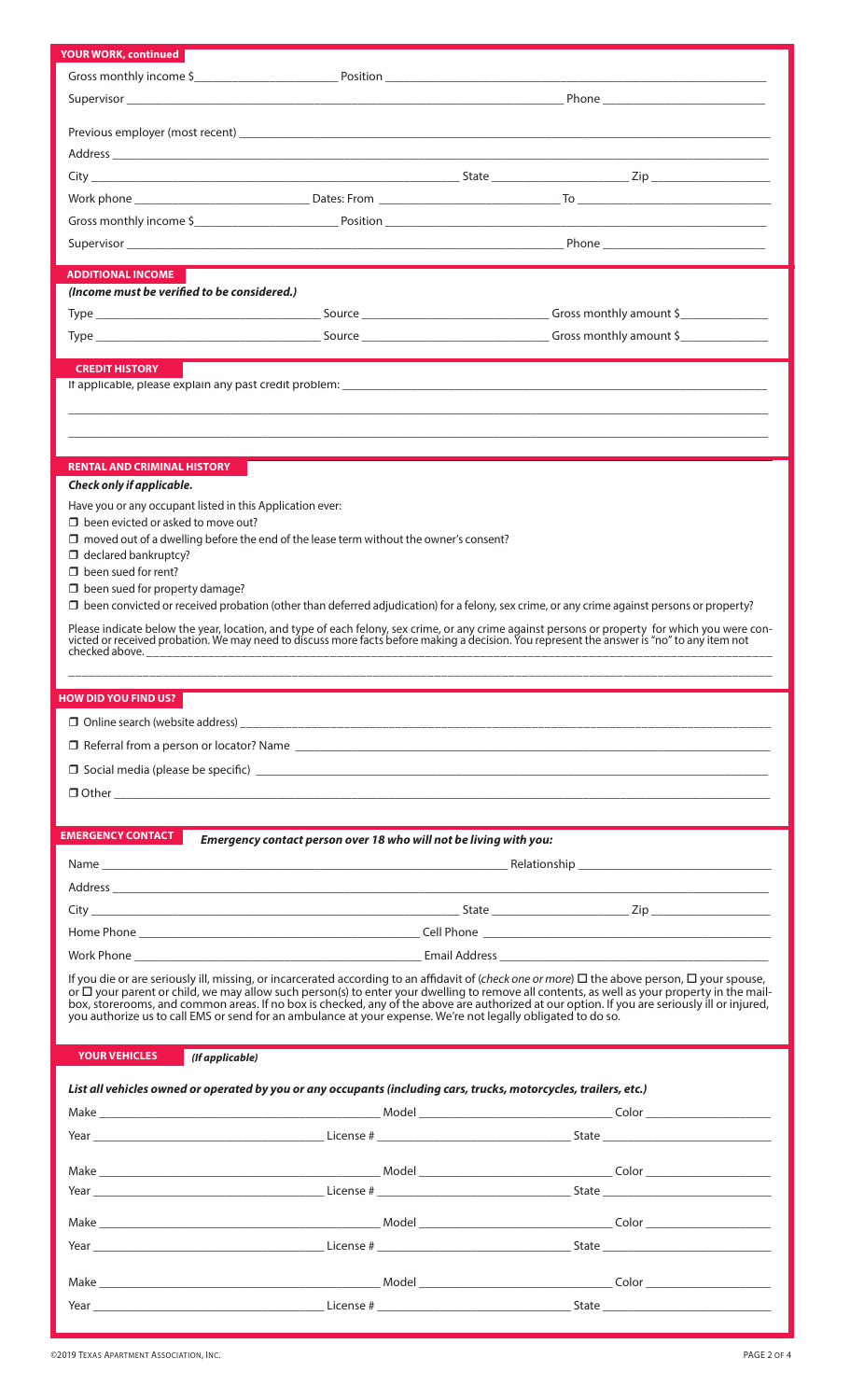| <b>YOUR ANIMALS</b>                                                                                                                                                                                                                                | (if applicable)                                             |  |  |  |
|----------------------------------------------------------------------------------------------------------------------------------------------------------------------------------------------------------------------------------------------------|-------------------------------------------------------------|--|--|--|
| You may not have any animal in your unit without management's prior authorization in writing. If we allow your requested animal, you<br>must sign a separate animal addendum, which may require additional deposits, rents, fees or other charges. |                                                             |  |  |  |
|                                                                                                                                                                                                                                                    |                                                             |  |  |  |
|                                                                                                                                                                                                                                                    |                                                             |  |  |  |
|                                                                                                                                                                                                                                                    | Kind <b>Kind Kind Kind Kind</b>                             |  |  |  |
| Breed                                                                                                                                                                                                                                              | <u> 1989 - Johann Stein, Amerikaansk politiker (* 1989)</u> |  |  |  |

#### **Application Agreement**

The following Application Agreement will be signed by you and all co-applicants prior to signing a Lease. While some of the information below may not yet apply to your situation, there are some provisions that may become applicable prior to signing a Lease. In order to continue with this Application, you'll need to review the Application Agreement carefully and acknowledge that you accept the terms.

- 1. **Apartment Lease information.** The Lease contemplated by the parties will be the current TAA Lease. Special information and conditions must be explicitly noted on the Lease.
- 2. **Approval when Lease is signed in advance.** If you and all co-applicants have already signed the Lease when we approve the Application, our representative will notify you (or one of you if there are co-applicants) of our approval, sign the Lease, and then credit the application deposit of all applicants toward the required security deposit.
- 3. **Approval when Lease isn't yet signed.** If you and all co-applicants have not signed the Lease when we approve the Application, our representative will notify you (or one of you if there are co-applicants) of the approval, sign the Lease when you and all co-applicants have signed, and then credit the application deposit of all applicants toward the required security deposit.
- 4. **If you fail to sign Lease after approval.** Unless we authorize otherwise in writing, you and all co-applicants must sign the Lease within 3 days after we give you our approval in person or by telephone or within 5 days after we mail you our approval. If you or any co-applicant fails to sign as required **your Application will be deemed withdrawn**, and we may keep the application deposit as liquidated damages, and terminate all further obligations under this Agreement.
- 5. **If you withdraw before approval.** If you or any co-applicant withdraws an Application or notifies us that you've changed your mind about renting the dwelling unit, we'll be entitled to retain all application deposits as liquidated damages, and the parties will then have no further obligation to each other.
- 6. **Approval/non-approval.** If we do not approve your Application within 7 days after the date we received a completed Application, your Application will be considered "disapproved." Notification may be in person or by mail or telephone unless you have requested that notification be by mail. You must not assume approval until you receive actual notice of approval. The 7-day time period may be changed only by separate written agreement.
- 7. **Refund after non-approval.** If you or any co-applicant is disapproved or deemed disapproved under Paragraph 6, we'll refund all application deposits within 30 days of such disapproval. Refund checks may be made payable to all co-applicants and mailed to one applicant.
- 8. **Extension of deadlines.** If the deadline for approving or refunding under paragraphs 6 or 7 falls on a Saturday, Sunday, or a state or federal holiday, the deadline will be extended to the end of the next business day.
- Keys or access devices. We'll furnish keys and/or access devices only after: (1) all parties have signed the Lease and other rental documents referred to in the Lease; and (2) all applicable rents and security deposits have been paid in full.
- 10. **Application submission.** Submission of an Application does not guarantee approval or acceptance. It does not bind us to accept the applicant or to sign a Lease. Images on our website may represent a sample of a unit and may not reflect specific details of any unit. For information not found on our website regarding unit availability, unit characteristics, pricing or other questions, please call or visit our office.
- 11. **Notice to or from co-applicants.** Any notice we give you or your co-applicant is considered notice to all co-applicants; and any notice from you or your co-applicants is considered notice from all co-applicants.

#### **Disclosures**

- **1. Application fee (non-refundable).** You agree to pay to our representative the non-refundable application fee in the amount indicated in paragraph 3. Payment of the application fee does not guarantee that your Application will be accepted. The application fee offsets the cost of screening an applicant for acceptance.
- **2. Application deposit (may or may not be refundable).** In addition to any application fees, you agree to pay to our representative an application deposit in the amount indicated in paragraph 3. The application deposit is not a security deposit. The application deposit will be credited toward the required security deposit when the Lease has been signed by all parties; OR, it will be refunded under paragraph 7 if the applicant is not approved; OR it will be retained by us as liquidated damages if you fail to sign or withdraw under paragraphs 4 and 5 of the Application Agreement.
- **3. Fees due.** Your Application will not be processed until we receive your completed Application (and the completed Application of all co-applicants, if applicable) and the following fees:
	- A. Application fee (non-refundable): \$\_ **50.00**
	- B. Application deposit (may or may not be refundable) \$\_
- **4. Completed Application.** Your Application will not be considered "complete" and will not be processed until we receive the following documentation and fees:
	- A. Your completed Application;
	- B. Completed Applications for each co-applicant (if applicable);
	- C. Application fees for all applicants;
	- D. Application deposit.

#### **Authorization and Acknowledgment**

\_\_\_\_\_\_\_\_\_\_\_\_\_\_\_\_\_\_\_\_\_\_\_\_\_\_\_\_\_\_\_\_\_\_\_\_\_\_\_\_\_\_\_\_\_\_\_\_\_\_\_\_\_\_\_\_\_\_\_\_\_\_\_\_\_\_\_\_\_\_\_\_\_\_\_\_\_\_\_\_\_\_\_\_\_\_\_\_\_\_\_\_\_\_\_\_\_\_\_\_\_\_\_\_\_\_\_\_\_\_\_\_\_

I authorize \_\_\_\_\_\_\_\_\_\_\_\_\_\_\_\_\_\_\_\_\_\_\_\_\_\_\_\_\_\_\_\_\_\_\_\_\_\_\_\_\_\_\_\_\_\_\_\_\_\_\_\_\_\_\_\_\_\_\_\_\_\_\_\_\_\_\_\_\_\_\_\_\_\_\_\_\_\_\_\_\_\_\_\_\_\_\_\_\_\_\_\_\_\_\_\_\_\_\_\_\_\_\_\_ **Manahan Family, LLC**

(name of owner/agent) to obtain reports from any consumer or criminal record reporting agencies before, during, and after residency on mat-<br>ters relating to a lease by the above owner to me and to verify, by all available background information, income history and other information reported by employer(s) to any state employment security agency. Work history information may be used only for this Application. Authority to obtain work history information expires 365 days from the date of this Application. You agree the information provided may be used for business purposes.